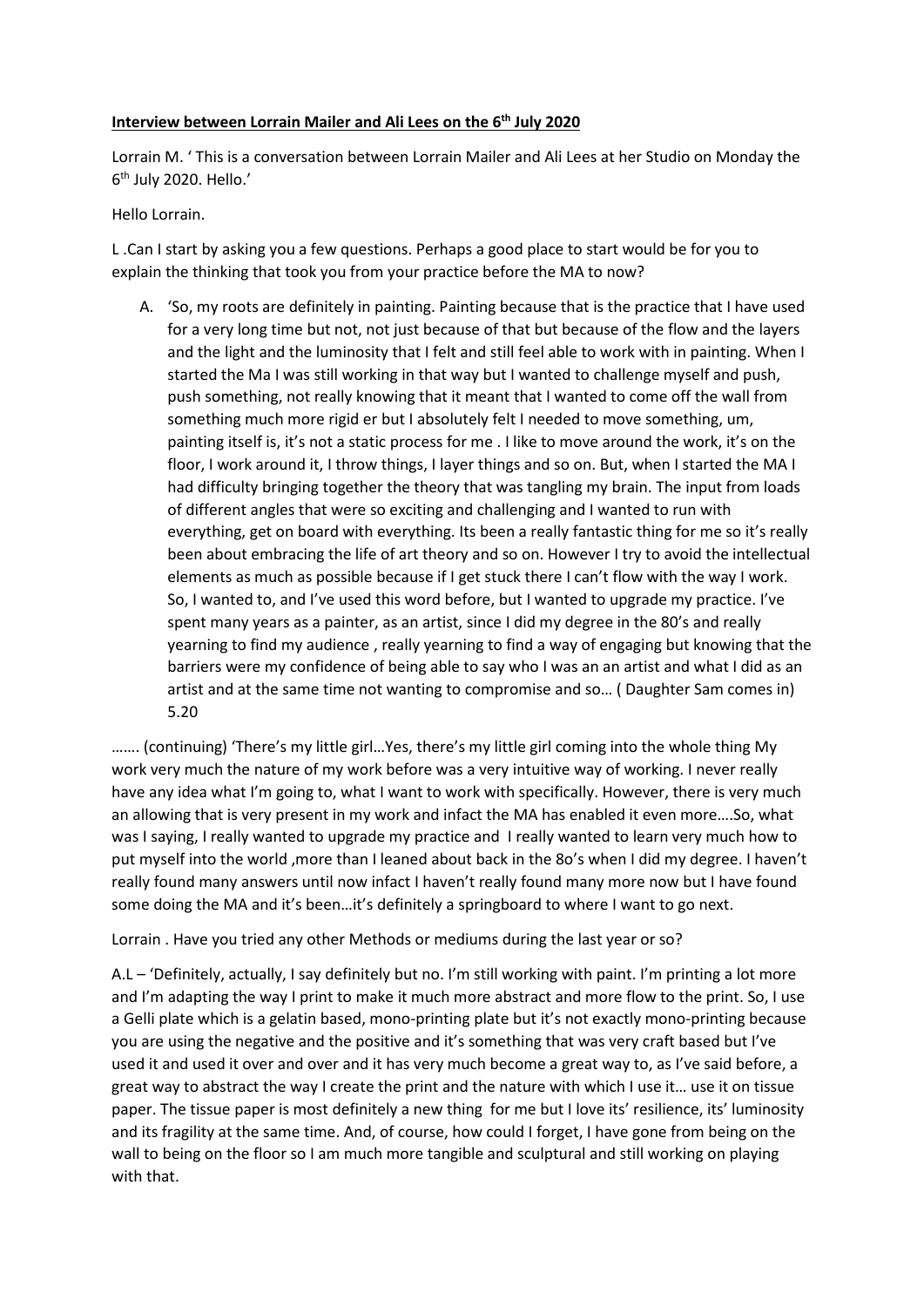Lorrain. Just something that I have observed when talking about the Gelli plates and Sam, coming in and interrupting us so pleasantly. How would you say Family Life has impacted on your work, bearing in mind, like most women and would you say being a woman has also been part of it, has shown the elements of grief and pressures that are put upon one as a female?

A.L I'm very aware of all those things. I'm very aware of the limitations of being a carer to my daughter. I'm very aware of the limitations that that brings to me being able to be who I am , to have the headspace to be able to do that. I'm also aware of the limitations that were around when my Mum was alive. My Mum died in October 2019 and it has impacted hugely and continues to impact my practice.'

L.M What strikes me is it has actually brought something to it rather than it be something negative. It's actually brought an extra dimension to your work. Do you notice that yourself and do you agree?

AL 'Absolutely, it became conscious after something that….it was something that happened by accident and lead me into where I am now, which is about (a) process. This is a Process of bereavement and grieving which I see as a flow and something that will keep going until it changes into something else. So, no most definitely, there is a process. Its not so much that my Mum is in my work but the process of me coming to terms with her not being here anymore and in turn the relationship we had together about creativity and non-creativity and allowing, her allowing, which in turn was about her not allowing herself and in turn, the whole area about women not being allowed

L.M 'Is that what you mean by 'creative uncreativity'

AL – Uh huh.

.

LM and that is how you have used those adjectives to summarise that issue.

AL It's a really big area but there's no doubt about it there's a river that flows, that I have my feet in, that is completely connected to the feminine, the deep feminine and the halting of the feminine.

LM So, how do you make this work? You said you paint. Do you make film? Do you just paint on paper or tissue?

AL I use paint on tissue. An unresolved area or an area that I am beginning to work with…or I'm just beginning to put my toe in…There are lots of 'feet' in my analogies!

LM – 'We move, we travel with our feet'

AL – Yeah! What's unresolved is ….I think I will be working with film more in the future. That's how its feeling, and with sound as well. Something that's very sensual and the atmosphere is something that is actually very important.

LM Would you say that there is a certain similarity to the way Karla Black works with Sugar paper, with organic, natural substances? although she does use other things like eyeshadow etc.

AL – I am really drawn to her work but there's something , I feel, is very 'surface' and I can't get any deeper but that doesn't mean that I don't. I really like looking at it and I love to hear her talking about her work. What she says about the difference between painting and sculpture is something that has really inspired me over the last few weeks while I have been writing the Critical Evaluation paper. I'm having to explain why and how I am making these changes.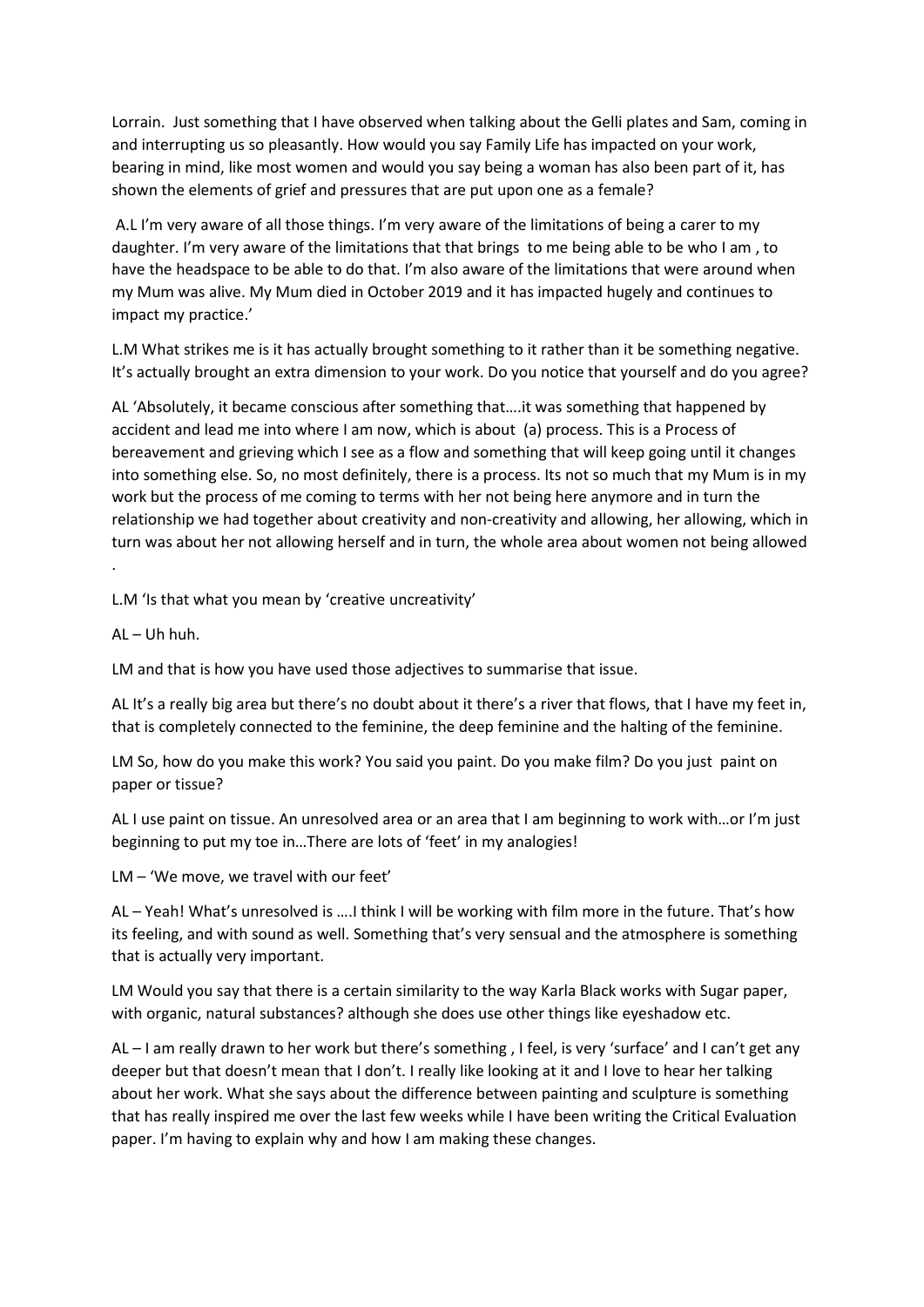LM – How important do you think your interaction is with your work with the things around you and the manner of your process? How does that contribute to the meaning of your work?

AL I'm very aware of my surroundings.

LM .

How important do you think the way you interact with your environment, your materials , the manner of your process? How does that all impact on the ultimate meaning of what you want to say or explore?

AL. Well, I'm definitely exploring it but its inherent in me that I am affected and I run with the flow of the season just not in any cosmic way but I'm on this planet and I'm going to be influenced by the season, by whether the moon is full or not. I'm going to be influenced by whether its cold or whether its warm and so my materials, like the willow I have recently been working with. It was cut a few months ago and its still very bendy, .If we cut it in September then its going to be a completely different beast so the fact that the willow is in my studio now I know full well that the 'bend' comes from the springtime. So it is important but its not what my work is completely about. Its almost as if that part of my work is an ally and I'm held by that until I move to the next place.

LM. So, what do you consider the core of your practice?

AL. Its an ongoing, flowing, moving process. It's like journeying or moving the work into being so I don't know how intellectually I can put that into a pot. Its also about layers, layering materials and layering of experience that is continually flowing.

- LM Would you consider yourself to be part of the very international movement from the arts generally to address a lot of these questions and how do you think the rest of the world, the non art world, if you like, are receiving it? There seems to be an alienation…and these are my words by the way…between what art generally is concerned about and some of the deeper rooted, indigenous and organic matter to the commercial, corporate art world. The multi nationalism that is occurring where values are different? Are you part of this art movement that's being generated?
- AL. I'm aware of the corporate and commercial world. It's a world I don't want to pay homage to. But what I think is very exciting about now with XR and what's happening with all the green movements, what has happened in lockdown means we are questioning how we do things. There is a mirror in the way I work the way it echoes a lot of what is going on internally as well as externally.

LM. Is there anything that you would like me to ask that I haven't or that you would like to add?

Where would you like to go from here?

- AL I think that there is a great area of positivity. I don't know where it is yet but I think there is going to be more of a collaboration with artists, thinkers, philosophers and scientists will make these things much more concrete and bring them out. We have something to say and I really believe this passionately, but artists have something to say so people can look at things differently.
- LM Where do you see it being? in museums, in the institutions we have at the moment? Do you see yourself doing Pop Ups in a cow field perhaps?